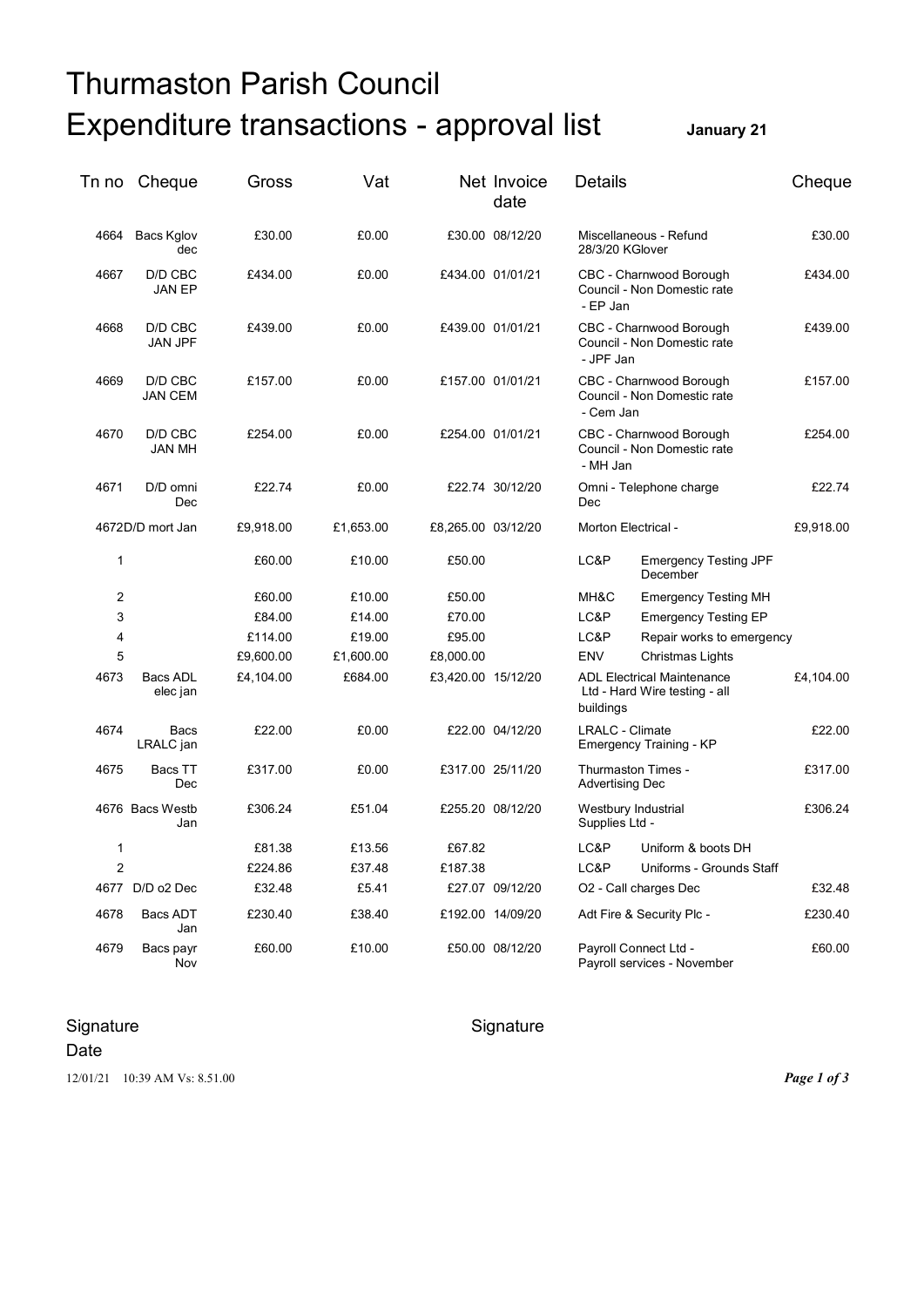| Thurmaston Parish Council |                              |                                                       |            |                               |                  |                                                            |                              |            |
|---------------------------|------------------------------|-------------------------------------------------------|------------|-------------------------------|------------------|------------------------------------------------------------|------------------------------|------------|
| Tn no Cheque              |                              | Expenditure transactions - approval list<br>Gross Vat | <b>Net</b> | <b>Invoice Details Cheque</b> | date             |                                                            | January 21                   |            |
| 4680                      | D/D engie<br>Nov             | £374.65                                               | £62.44     |                               | £312.21 08/12/20 | <b>ENGIE - Electricity Usage -</b><br>November             |                              | £374.65    |
| 4681                      | D/D BGL<br>Nov               | £8.74                                                 | £0.42      |                               | £8.32 15/12/20   | British Gas Lite - Electricity<br>Charges - Nov            |                              | £8.74      |
| 4682                      | D/D o2 call<br>Nov           | £29.12                                                | £4.85      |                               | £24.27 09/11/20  | O2 - Telephone call<br>charges Nov                         |                              | £29.12     |
| 4683                      | D/D loc ex<br>dec            | £17.99                                                | £3.00      |                               | £14.99 01/12/20  | Local Exposure - Go                                        | Cardless - Google Tour dec   | £17.99     |
|                           | 4684 D/D bt silpk<br>Nov(Dec | £35.04                                                | £5.84      |                               | £29.20 20/10/20  | BT - CCTV Monthly Sil pk<br>Nov(Dec)                       |                              | £35.04     |
| 4685                      | Bacs PRS<br>MH/EP            | £298.20                                               | £49.70     |                               | £248.50 23/12/20 | PPL PRS Ltd -                                              |                              | £298.20    |
| 1                         |                              | £195.92                                               | £32.65     | £163.27                       |                  | LC&P                                                       | music Licence EP Sept 20     |            |
| $\overline{2}$            |                              | £102.28                                               | £17.05     | £85.23                        |                  | MH&C                                                       | Music Licence MH Sept Annual |            |
|                           | 4686 D/D Boc Dec             | £22.46                                                | £3.74      |                               | £18.72 31/12/20  | BOC Ltd - Gas December                                     |                              | £22.46     |
| 4687                      | D/D everfl<br>Feb            | £104.23                                               | £0.00      |                               | £104.23 02/01/21 | Everflow Ltd - Water<br>charges - Feb                      |                              | £104.23    |
| 4688                      | $D/D$ loc $ex$<br>Jan        | £17.99                                                | £3.00      |                               | £14.99 01/01/21  | Local Exposure - Go<br>Cardless - Google tour -<br>January |                              | £17.99     |
| 4689                      | D/D barc<br>Nov              | £14.60                                                | £0.00      |                               | £14.60 17/12/20  | Barclays Bank - Bank<br>charges - November                 |                              | £14.60     |
| 4690                      | D/D BNP<br>Dec               | £222.00                                               | £37.00     |                               | £185.00 17/12/20 | <b>BNP Paribas - Telephone</b><br>rental December          |                              | £222.00    |
| 4691                      | D/D omni<br>Jan              | £22.74                                                | £0.00      |                               | £22.74 30/01/21  | Omni - Telephone charge<br>Jan                             |                              | £22.74     |
|                           | 4692 Bacs Allsop<br>Jan      | £80.00                                                | £13.33     |                               | £66.67 17/12/20  | Allsop Plumbers -<br>Repair/maintenance JPF                |                              | £80.00     |
| 4693                      | D/D payt                     | £43.20                                                | £7.20      |                               | £36.00 01/01/21  | Terminal charges January                                   | Paytek Admin Services Ltd -  | £43.20     |
| 4694                      | Bacs staff<br>Jan            | £26,334.88                                            | £0.00      | £26,334.88 11/01/21           |                  | Staff - January                                            |                              | £26,334.88 |

Signature Signature Signature Date 12/01/21 10:39 AM Vs: 8.51.00 *Page 2 of 3*